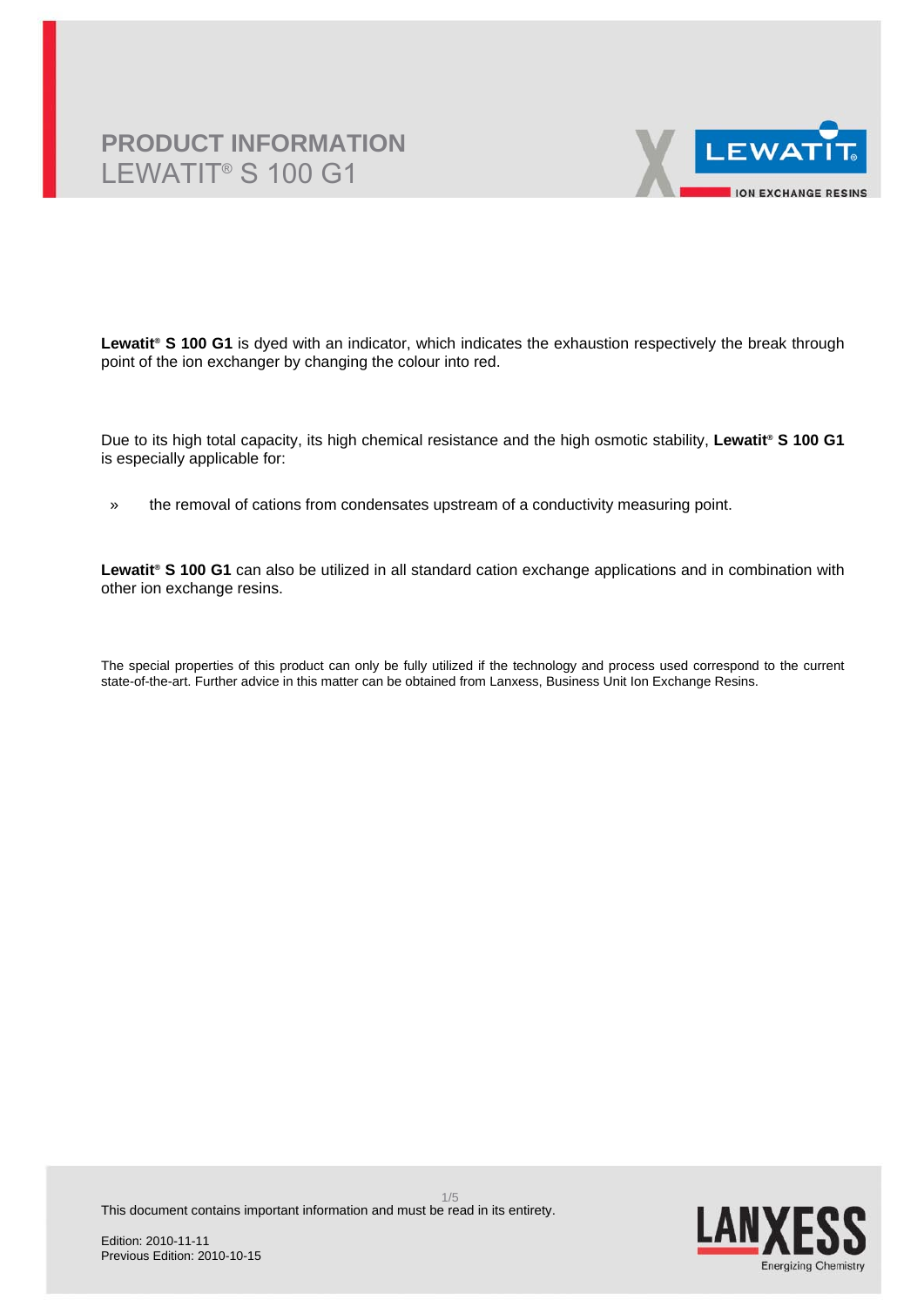

## General Description

| lonic form as shipped | H+                                                                                      |
|-----------------------|-----------------------------------------------------------------------------------------|
| Functional group      | sulfonic acid                                                                           |
| <b>Matrix</b>         | crosslinked polystyrene                                                                 |
| <b>Structure</b>      | gel type beads                                                                          |
| Appearance            | H <sup>+</sup> Form:<br>brown, translucent<br>Na <sup>+</sup> Form:<br>red, translucent |

# Physical and Chemical Properties

|                         |                            | metric units |                                         |
|-------------------------|----------------------------|--------------|-----------------------------------------|
| Uniformity Coefficient* |                            | max.         | 1.6                                     |
| Bead size*              | >90%                       | mm           | 1.25<br>0.5<br>$\overline{\phantom{0}}$ |
| Effective size*         |                            | mm           | $0.57$ (+/- 0.05                        |
| <b>Bulk density</b>     | $(+/- 5%)$                 | g/l          | 760                                     |
| Density                 |                            | approx. g/ml | 1.22                                    |
| Water retention         |                            | wt. %        | $50 - 55$                               |
| Total capacity*         |                            | min. eq/l    | 1.8                                     |
| Volume change           | $H^* \longrightarrow Na^*$ | max. vol. %  | -8                                      |
| Stability               | at pH-range                |              | $\mathbf 0$<br>14<br>۳                  |
| Storability             | of the product             | max. years   | $\overline{2}$                          |
| Storability             | temperature range          | °C           | $-20$<br>40<br>۳                        |

\* Specification values subjected to continuous monitoring.

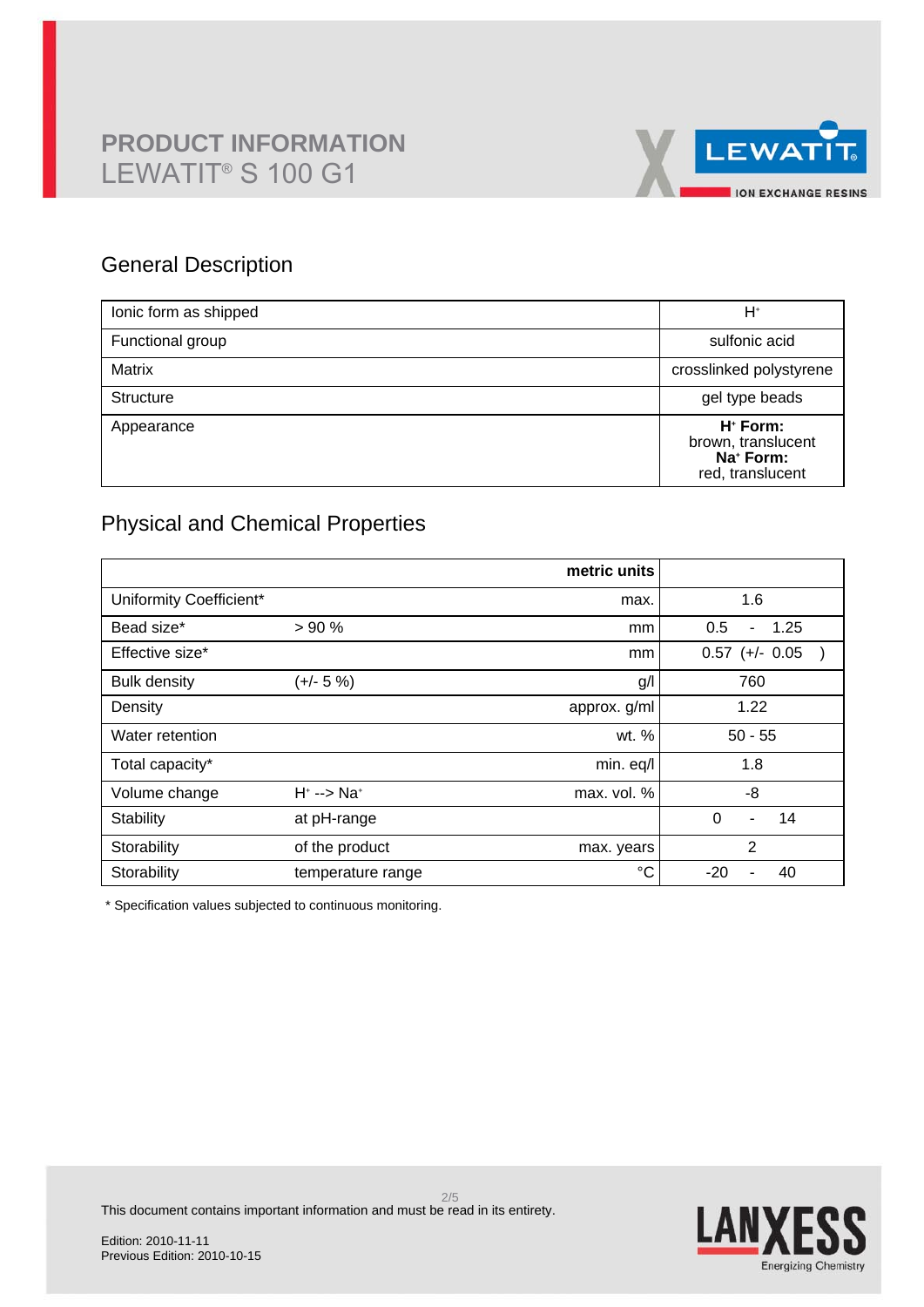

# Recommended Operating Conditions\*

|                                     |                               | metric units                 |                                                      |                                    |                                                |                      |
|-------------------------------------|-------------------------------|------------------------------|------------------------------------------------------|------------------------------------|------------------------------------------------|----------------------|
| Operating temperature               |                               | max. °C                      |                                                      | 70                                 |                                                |                      |
| Operating pH-range                  |                               |                              |                                                      | $\boldsymbol{0}$<br>$\overline{a}$ | 14                                             |                      |
| Bed depth                           |                               | min. mm                      |                                                      | 800                                |                                                |                      |
| Specific pressure drop              | (15 °C)                       | approx. kPa*h/m <sup>2</sup> |                                                      | 1.0                                |                                                |                      |
| Pressure drop                       |                               | max. kPa                     |                                                      | 200                                |                                                |                      |
| Linear velocity                     | operation                     | max. m/h                     |                                                      | 40                                 |                                                |                      |
| Linear velocity                     | backwash (20 °C)              | approx. m/h                  |                                                      | 10<br>$\overline{a}$               | 12                                             |                      |
| Bed expansion                       | (20 °C, per m/h)              | approx. vol. %               |                                                      | 4                                  |                                                |                      |
| Freeboard                           | backwash<br>(extern / intern) | vol. %                       |                                                      | 60                                 |                                                |                      |
| Regenerant                          |                               |                              | HCI                                                  | $H_2SO_4$                          |                                                | <b>NaCl</b>          |
| Counter current<br>regeneration     | level                         | approx. g/l                  | HCI<br>$H_2SO_4$<br><b>NaCl</b>                      |                                    | 50<br>80<br>90                                 |                      |
| Counter current<br>regeneration     | concentration                 | wt. $%$                      | <b>HCI</b><br>$H_2SO_4$<br><b>NaCl</b>               | 4<br>1.5<br>8                      | $\blacksquare$<br>$\sqrt{2}$<br>$\blacksquare$ | 6<br>$3***$<br>10    |
| Linear velocity                     | regeneration                  | approx. m/h                  | HCI<br>$H_2SO_4$<br><b>NaCl</b>                      | 10                                 | 5<br>$\blacksquare$<br>5                       | 20                   |
| Linear velocity                     | rinsing                       | approx. m/h                  | <b>HCI</b><br>$H_2SO_4$<br><b>NaCl</b>               |                                    | 5<br>$\sqrt{5}$<br>5                           |                      |
| Co current regeneration             | level                         | approx. g/l                  | <b>HCI</b><br>$H_2SO_4$<br><b>NaCl</b>               |                                    | 100<br>150<br>200                              |                      |
| Co current regeneration             | concentration                 | approx. wt. %                | <b>HCI</b><br>$H_2SO_4$<br><b>NaCl</b>               | 6<br>1.5<br>8                      | $\blacksquare$<br>$\prime$<br>$\blacksquare$   | 10<br>$3^{**}$<br>10 |
| Linear velocity                     | regeneration                  | approx. m/h                  | HCI<br>H <sub>2</sub> SO <sub>4</sub><br><b>NaCl</b> | 10                                 | 5<br>$\blacksquare$<br>5                       | 20                   |
| Rinse water requirement slow / fast |                               | approx. BV                   |                                                      | $\overline{2}$<br>$\prime$         | $\,6\,$                                        |                      |
| Bed depth                           |                               | min. mm                      | HCI<br>$H_2SO_4$                                     |                                    | 500<br>500                                     |                      |
| Regenerant                          | level                         | approx. g/l                  | HCI                                                  |                                    | 100                                            |                      |



This document contains important information and must be read in its entirety.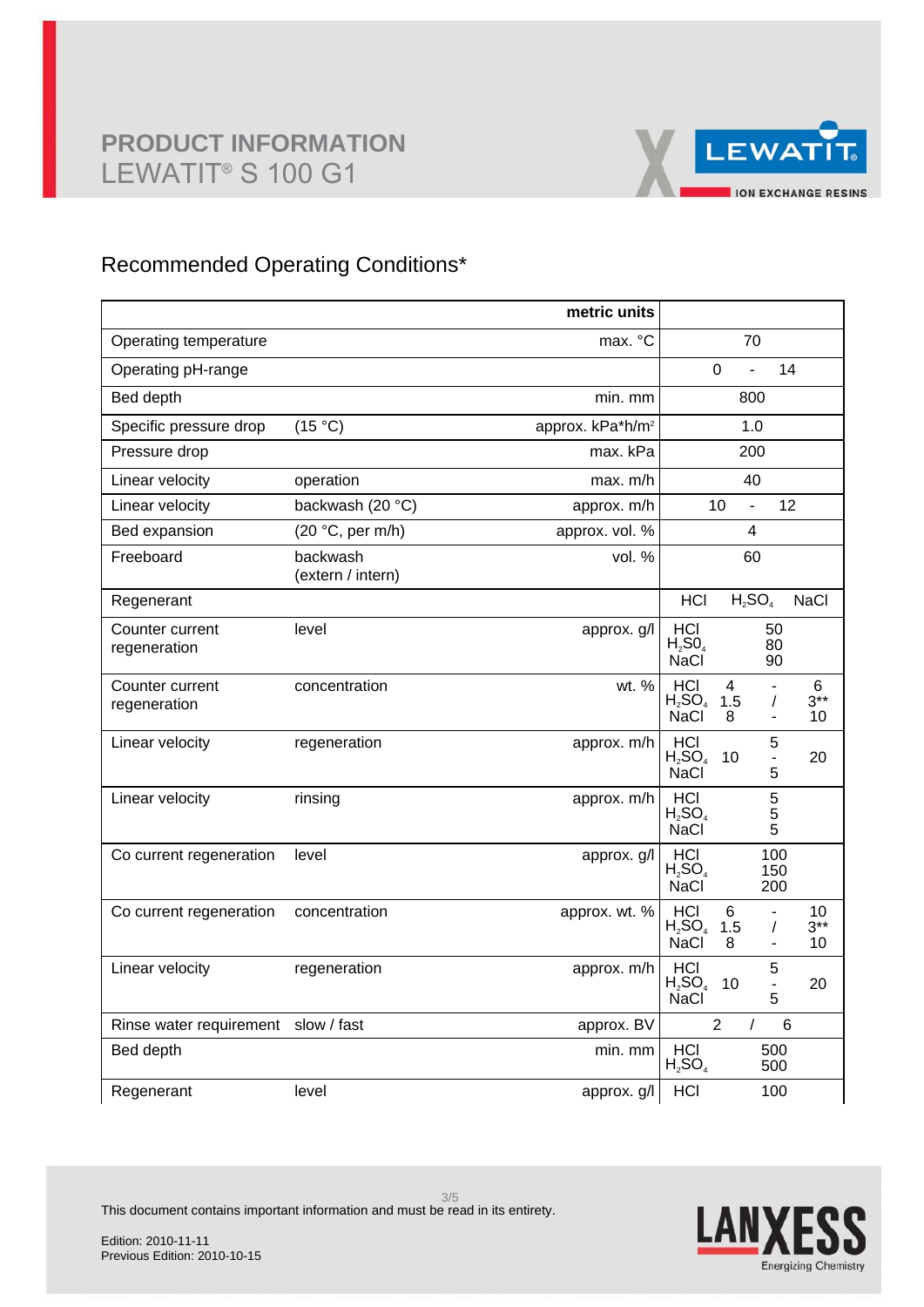# **PRODUCT INFORMATION** LEWATIT® S 100 G1



|            |               |               | H <sub>2</sub> SO <sub>4</sub>          |        | 150    |  |
|------------|---------------|---------------|-----------------------------------------|--------|--------|--|
| Regenerant | concentration | approx. wt. % | ∣ HCI<br>H <sub>2</sub> SO <sub>4</sub> | $\sim$ | ٠<br>۰ |  |

\* The recommended operating conditions refer to the use of the product under normal operating conditions. It is based on tests in pilot plants and data obtained from industrial applications. However, additional data are needed to calculate the resin volumes required for ion exchange units. These data are to be found in our Technical Information Sheets.

\*\* Regeneration progressive

\*\*\* 100m/h for polishing

LAN<sub>2</sub> Energizing Chemistry

This document contains important information and must be read in its entirety.